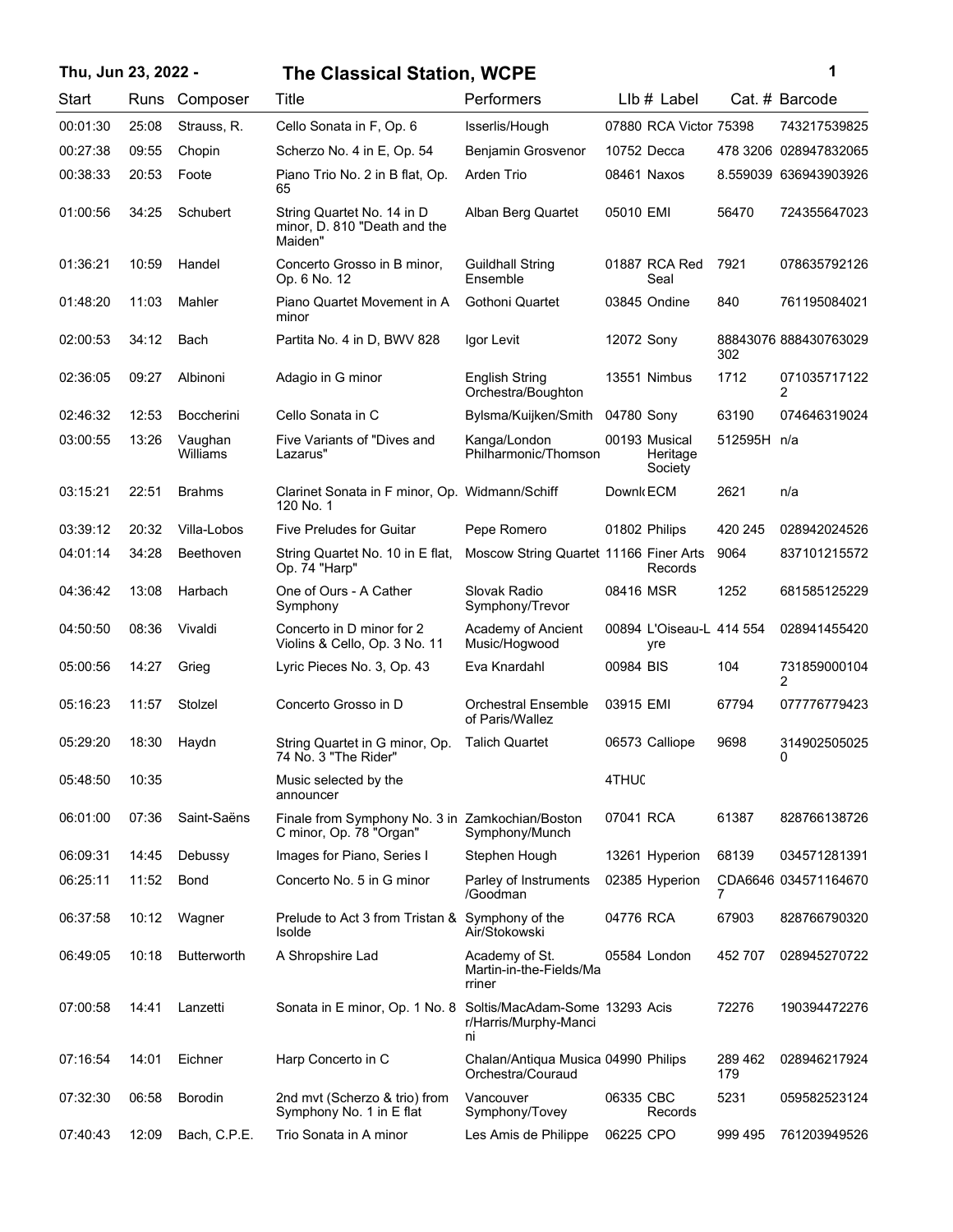# **Thu, Jun 23, 2022 - 2 The Classical Station, WCPE**

|  | i |  |
|--|---|--|
|  |   |  |
|  |   |  |

| Start    | Runs  | Composer      | Title                                                                         | Performers                                        | $Llb#$ Label                   |             | Cat. # Barcode             |
|----------|-------|---------------|-------------------------------------------------------------------------------|---------------------------------------------------|--------------------------------|-------------|----------------------------|
| 07:54:07 | 05:21 | Joplin        | Bethena (A Concert Waltz)                                                     | Roy Eaton                                         | 02096 Sony                     | 62833       | 074646283325               |
| 08:01:03 | 07:53 | Still         | <b>Festive Overture</b>                                                       | Royal<br>Philharmonic/Lipkin                      | 08899 Cambria                  | 1060        | 2147501060                 |
| 08:10:11 | 10:09 | Mendelssohn   | Hebrides Overture, Op. 26                                                     | <b>Berlin</b><br>Philharmonic/Karajan             | 01006 EMI                      | 74764       | 724357476423               |
| 08:21:35 | 04:58 | <b>Brahms</b> | Intermezzo in E flat, Op. 117<br>No. 1                                        | Orli Shaham                                       | 12655 Canary<br>Classics       | 15          | 892118001150               |
| 08:29:03 | 08:24 | Tchaikovsky   | Elegie from Serenade for<br>Strings in C, Op. 48                              | Saint Louis<br>Symphony/Slatkin                   | 05830 Telarc                   | 80558       | 089408055829               |
| 08:38:42 | 04:24 | Bach          | Sarabande from Cello Suite<br>No. 4 in E flat, BWV 1010                       | Ralph Kirshbaum                                   | Downk Erato                    | n/a         | n/a                        |
| 08:44:21 | 04:48 | Chopin        | Grande Valse Brillante in E flat, Istvan Szekely<br>Op. 18                    |                                                   | 07517 Amadis                   | 7063        | 747313706327               |
| 08:50:24 | 09:01 |               | Music selected by the<br>announcer                                            |                                                   | 4THUC                          |             |                            |
| 09:01:15 | 08:18 | Nicolai       | Overture to The Merry Wives of Royal Scottish National 12045 Naxos<br>Windsor | Orchestra/Friedel                                 |                                |             | 8.573418 747313341870      |
| 09:10:48 | 25:45 | Gade          | Symphony No. 5 in D minor,<br>Op. 25                                          | Pontinen/Stockholm<br>Sinfonietta/Jarvi           | 01002 BIS                      | 355         | 731859000356<br>5          |
| 09:38:03 | 21:19 | Copland       | <b>Billy the Kid Ballet Suite</b>                                             | BBC Symphony/Slatkin 05743 BBC                    |                                | <b>MM98</b> | n/a                        |
| 10:01:12 | 27:59 | Reinecke      | Symphony in A, Op. 79                                                         | Rhenish<br>Philharmonic/Walter                    | 01270 Marco Polo 8.223117 N/A  |             |                            |
| 10:30:41 | 28:48 | Elgar         | Enigma Variations, Op. 36                                                     | Chicago<br>Symphony/Solti                         | 00724 London                   | 417719      | 028941771926               |
| 11:01:19 | 20:28 | Prokofiev     | Lieutenant Kije Suite, Op. 60                                                 | Cincinnati<br>Symphony/Jarvi                      | 07739 Telarc                   | 80683       | 089408068324               |
| 11:23:02 | 14:19 | Ravel         | <b>Bolero</b>                                                                 | <b>French National</b><br>Orchestra/Inbal         | 01643 Denon                    | 1797        | 081759002804               |
| 11:38:36 | 09:47 | Dvorak        | Finale from Symphony No. 8 in Berlin<br>G, Op. 88                             | Phihamonic/Karajan                                | 13349 Warner<br>Classics       | 20902       | 01902957 019029572090<br>2 |
| 11:49:23 | 10:04 | Schubert      | Impromptu in B flat, D. 935 No. Vladimir Horowitz<br>3                        |                                                   | 00520 DG                       | 419 217     | 028941921727               |
| 12:01:17 | 04:45 | Liszt         | Liebestraum No. 3 in A flat                                                   | Jorge Bolet                                       | 02145 London                   | 425 689     | 028942568921               |
| 12:07:17 | 05:45 | Purcell       | Trumpet Sonata in D                                                           | Wilbraham/English<br>Chamber<br>Orchestra/Leppard | 01329 Sony                     | 44644       | 07464446442                |
| 12:14:17 | 17:25 | Dett          | Magnolia Suite                                                                | Denver Oldham                                     | 05092 New World 367<br>Records |             | n/a                        |
| 12:33:12 | 05:42 | Delius        | On Hearing the First Cuckoo in Academy of St.<br>Spring                       | Martin-in-the-Fields/Ma<br>rriner                 | 05584 London                   | 452 707     | 028945270722               |
| 12:40:09 | 19:15 | Sanz          | Suite Espanola                                                                | Angel Romero                                      | 12272 Telarc                   | 80213       | 089408021329               |
| 13:01:14 | 09:56 | Vivaldi       | Lute Concerto in D, RV 93                                                     | Williams/Seville<br>Symphony                      | 02632 Sony                     | 53359       | 07464533592                |
| 13:12:25 | 12:55 | Chopin        | Four Mazurkas, Op. 17                                                         | Leif Ove Andsnes                                  | 02364 Virgin                   | 91501       | 075679150127               |
| 13:26:50 | 13:31 | Beethoven     | Variations in E flat for Piano<br>Trio, Op. 44                                | Castle Trio                                       | 02348 Virgin                   | 91126       | 075679112620               |
| 13:41:51 | 17:39 | Schumann      | Concert Piece in F for 4 Horns<br>& Orchestra, Op. 86                         | Revolutionary &<br>Romantic<br>Orchestra/Gardiner | 05020 Archiv                   | 457 591     | 028945759128               |
| 14:01:20 | 21:28 | Mozart        | Piano Sonata No. 14 in C<br>minor, K. 457                                     | Glenn Gould                                       | 02802 Sony                     | 52627       | n/a                        |
| 14:24:03 | 06:30 | Wolf          | Italian Serenade                                                              | Manhattan String<br>Quartet                       | 00109 Newport                  | 60033       | n/a                        |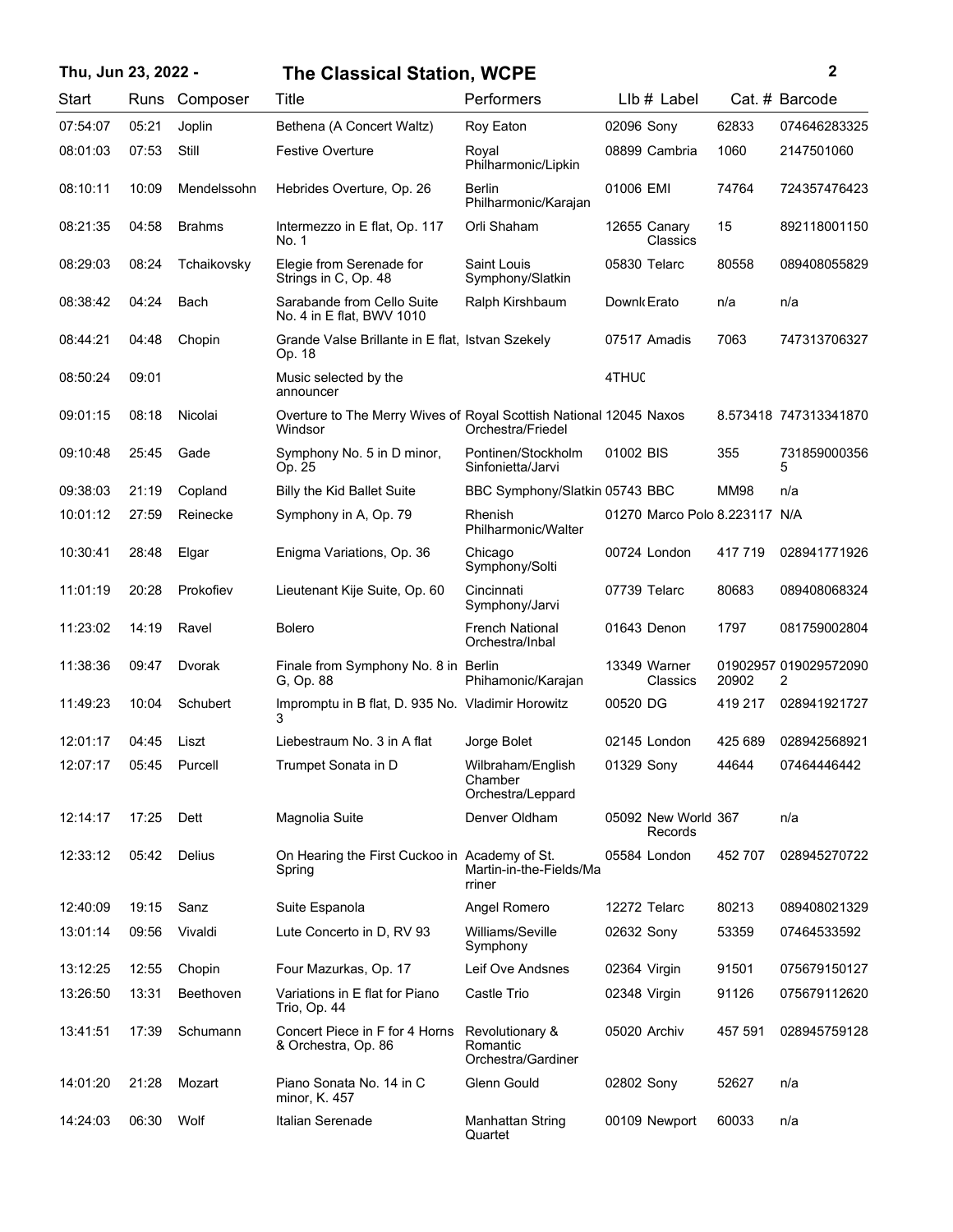# **Thu, Jun 23, 2022 - 3 The Classical Station, WCPE**

| I |
|---|

| Start    | Runs  | Composer      | Title                                                                       | Performers                                                                 |            | $Llb#$ Label                         |                | Cat. # Barcode         |
|----------|-------|---------------|-----------------------------------------------------------------------------|----------------------------------------------------------------------------|------------|--------------------------------------|----------------|------------------------|
| 14:32:03 | 27:23 | Giuliani      | Guitar Concerto No. 3 in F, Op. A. Romero/English<br>70                     | Chamber<br>Orchestra/Leppard                                               | 01085 EMI  |                                      | 47986          | 077774798624           |
| 15:01:16 | 21:44 | Rachmaninoff  | Piano Sonata No. 2 in B flat<br>minor, Op. 36                               | <b>Vladimir Horowitz</b>                                                   | 05120 RCA  |                                      | 63681          | 090266368129           |
| 15:24:30 | 17:53 | <b>Bizet</b>  | L'Arlesienne Suite No. 2                                                    | <b>French National</b><br>Orchestra/Ozawa                                  | 00450 EMI  |                                      | 47064          | N/A                    |
| 15:43:38 | 15:43 | Franck        | <b>Symphonic Variations</b>                                                 | Weissenberg/Berlin<br>Philharmonic/Karajan                                 | 00874 EMI  |                                      | 69008          | 077776900827           |
| 16:00:36 | 10:50 | Rodrigo       | 2nd mvt (Adagio) from<br>Concierto de Aranjuez                              | Bonell/Montreal<br>Symphony/Dutoit                                         |            | 06359 Decca                          | 289 466<br>710 | 028946671023           |
| 16:12:21 | 10:08 | Bach          | Violin Concerto in G minor,<br><b>BWV 1056</b>                              | Zukerman/English<br>Chamber Orchestra                                      | 02138 RCA  |                                      | 60718          | 090266071821           |
| 16:23:24 | 05:23 | <b>Brahms</b> | Intermezzo in B flat minor, Op.<br>117 No. 2                                | Orli Shaham                                                                |            | 12655 Canary<br>Classics             | 15             | 892118001150           |
| 16:29:42 | 05:37 | Mendelssohn   | Song without Words in D, Op.<br>109                                         | Coin/Cohen                                                                 |            | 04673 L'Oiseau-L 430 245<br>yre      |                | 028943024525           |
| 16:36:34 | 08:54 | Weber         | Overture to Euryanthe                                                       | New York<br>Philharmonic/Bernstein                                         | 03650 Sony |                                      | 47601          | 07464476012            |
| 16:46:23 | 10:41 | Wagner        | Overture to The Flying<br>Dutchman                                          | Philharmonia/Maazel                                                        | 02627 Sony |                                      | 36699          | 07464366992            |
| 16:58:19 | 04:38 | Schubert      | Finale from Piano Sonata in A<br>flat, D. 557                               | Andras Schiff                                                              |            | 04936 London                         | 440 307        | 028944030723           |
| 17:03:52 | 08:05 | Gottschalk    | <b>Grand Fantasia Triumfal</b>                                              | Ortiz/Royal<br>Philharmonic/Atzmon                                         |            | 00497 London                         | 414 348        | 028941434821           |
| 17:12:52 | 05:22 | Thompson      | Alleluia                                                                    | <b>Ying Quartet</b>                                                        | 11171 Sono | Luminus                              | 92166          | 053479216625           |
| 17:19:09 | 09:51 | Dawson        | 2nd mvt (Hope in the Night)<br>from Negro Folk Symphony                     | Detroit Symphony/Jarvi 08565 Chandos                                       |            |                                      | 9226           | 095115922620           |
| 17:30:15 | 11:42 | Strauss Jr.   | The Blue Danube                                                             | Berlin<br>Philharmonic/Karajan                                             | 05871 DG   |                                      | 0000352        | 028947420521           |
| 17:42:52 | 08:48 | Bond          | Concerto No. 6 in B flat                                                    | Parley of Instruments<br>/Goodman                                          |            | 02385 Hyperion                       |                | CDA6646 034571164670   |
| 17:52:35 | 06:57 | Chabrier      | Espana                                                                      | Philadelphia<br>Orchestra/Ormandy                                          | 05108 RCA  |                                      | 63313          | 09026633132            |
| 18:00:47 | 14:16 | Liszt         | Hamlet (symphonic poem)                                                     | Leipzig Gewandhaus<br>Orchestra/Masur                                      |            | 02068 Musical<br>Heritage<br>Society | 522534         | n/a                    |
| 18:15:58 | 04:39 | Respighi      | The Fountain of the Valle Giulia Royal<br>at dawn from Fountains of<br>Rome | Philharmonic/Batiz                                                         |            | 11036 Naxos                          |                | 8.578009 747313800971  |
| 18:21:32 | 11:02 | Offenbach     | <b>Ballet of the Little Snowflakes</b>                                      | Gulbenkian<br>Orchestra/Swierczews<br>ki                                   |            | 04181 Nimbus                         | 5303           | 083603530327           |
| 18:33:49 | 08:16 | Vivaldi       | Violin Concerto in B flat, Op. 4<br>No. 1                                   | Watkinson/City of<br>London<br>Sinfonia/Kraemer                            |            | 05155 Naxos                          |                | 8.553323 730099432320  |
| 18:43:00 | 05:35 | Granados      | Intermezzo from Goyescas                                                    | Chicago<br>Symphony/Reiner                                                 |            | 06906 RCA Red<br>Seal                | 04607          | 886970460729           |
| 18:49:30 | 10:00 | Benda, Jiri   | Symphony No. 1 in D                                                         | Prague Chamber<br>Orchestra/Benda                                          |            | 06546 Naxos                          |                | 8.553408 730099440820  |
| 19:02:30 | 34:10 | Verdi         | Act 3~Rigoletto                                                             | Orchestra of National<br>Academy of St.<br>Cecilia/Sinopoli                |            | <b>VERD-Philips</b>                  | 412 592        | 028941259226           |
| 19:38:10 | 08:46 | Verdi         | "O don fatale, o don<br>crudel"~Don Carlos                                  | Domingo/Verrett/Orche VERD-EMI<br>stra of the Royal Opera<br>House/Giulini |            |                                      |                | 7 47701 2 077774770125 |